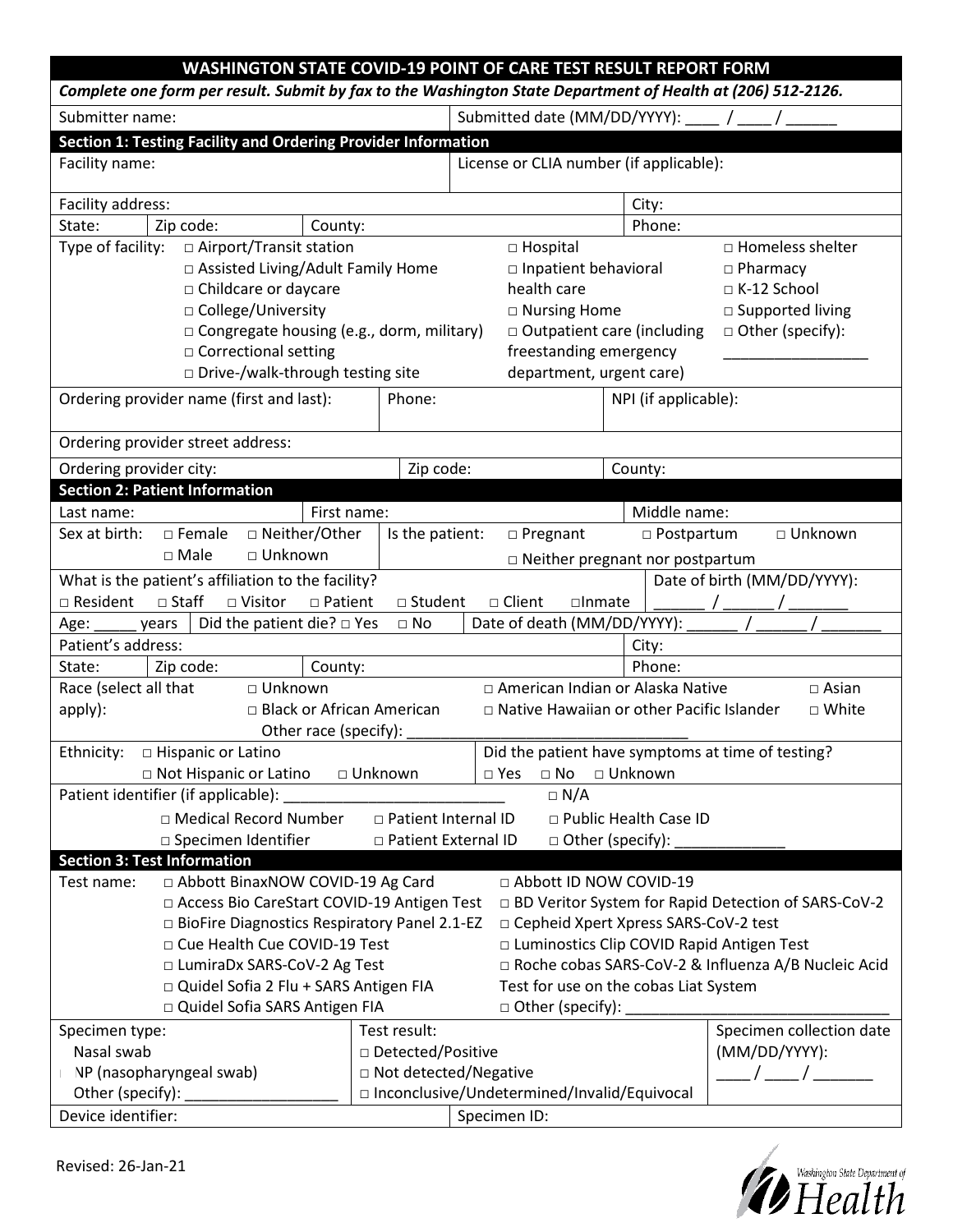## **POC Report Form Field Descriptions**

A description for each field in the Report Form is provided below. These explanations are intended to help you fill out the form completely. Please read them before contacting doh-[surv@doh.wa.gov](mailto:doh-surv@doh.wa.gov) with questions on how to fill out the Report Form.

| Submitter name                                                | The name of the person filling out the form                                    |  |  |
|---------------------------------------------------------------|--------------------------------------------------------------------------------|--|--|
| Submitted date                                                | The date this form was sent to the Washington State Department of              |  |  |
|                                                               | Health                                                                         |  |  |
| Section 1: Testing Facility and Ordering Provider Information |                                                                                |  |  |
| Facility name                                                 | The facility's name                                                            |  |  |
| License number or CLIA number (if                             | The facility's state license number or CLIA number. If the facility doesn't    |  |  |
| applicable)                                                   | have either number, put "N/A".                                                 |  |  |
| Facility address (including city, state,                      | The facility's physical address. Use only five-digit zip codes.                |  |  |
| and zip code)                                                 |                                                                                |  |  |
| County                                                        | The county where the facility is located                                       |  |  |
| Phone                                                         | The facility's phone number that DOH can call if there are questions           |  |  |
|                                                               | about results. Use 10-digit phone numbers.                                     |  |  |
| Type of facility                                              | Check only one. Check the best option that describes the facility. If the      |  |  |
|                                                               | facility type isn't listed, check "Other" and provide additional details.      |  |  |
| Ordering provider name (first and last)                       | For health care providers or facilities, the full name of the medical          |  |  |
|                                                               | provider who ordered the POC test. Other facilities can put "N/A".             |  |  |
| Phone                                                         | The ordering provider's phone number. Use 10-digit phone numbers. If           |  |  |
|                                                               | there is not an ordering provider, put "N/A".                                  |  |  |
| NPI (if applicable)                                           | The order provider's or health care facility's National Provider Identifier    |  |  |
|                                                               | (NPI). If there is not an NPI, put "N/A".                                      |  |  |
| Ordering provider street address                              | The ordering provider's physical address where they work. Use only five-       |  |  |
| (includes city and zip code)                                  | digit zip codes. If there is not an ordering provider, put "N/A".              |  |  |
| <b>Section 2: Patient Information</b>                         |                                                                                |  |  |
| Last name, First name, and Middle name                        | Provide the full name of the patient                                           |  |  |
| Sex at birth                                                  | Check the option that best describes the patient                               |  |  |
| Is the patient pregnant?                                      | Check the option that best describes the patient                               |  |  |
| What is the patient's affiliation to the                      | How the patient is related to the facility where he or she was tested          |  |  |
| facility?                                                     |                                                                                |  |  |
| Date of birth                                                 | The patient's date of birth                                                    |  |  |
| Age                                                           | The patient's age in years at time of testing. If the patient is a child under |  |  |
|                                                               | 1 year of age, enter 0.                                                        |  |  |
| Patient's address (includes city, state,                      | The patient's physical address. Use only five-digit zip codes.                 |  |  |
| and zip code)                                                 |                                                                                |  |  |
| County                                                        | The county where the patient lives                                             |  |  |
| Phone                                                         | The best phone number to reach the patient. Use 10-digit phone                 |  |  |
|                                                               | numbers; if area code is unknown, enter 999 (example: (999) 555-1234).         |  |  |
| Did the patient die?                                          | Check the option that best describes the patient                               |  |  |
| Date of death                                                 | If the patient died, indicate the date the patient died                        |  |  |
| Race                                                          | Check the option(s) with which the patient identifies                          |  |  |
| Ethnicity                                                     | Check only one. Check the option with which the patient identifies             |  |  |
| Did the patient have symptoms at the                          | Indicate if the patient had symptoms of COVID-19 disease. This includes        |  |  |
| time of testing?                                              | cough, shortness of breath or difficulty breathing, fever, chills, muscle      |  |  |

## **WASHINGTON STATE COVID-19 POINT OF CARE TEST RESULT REPORT FORM**